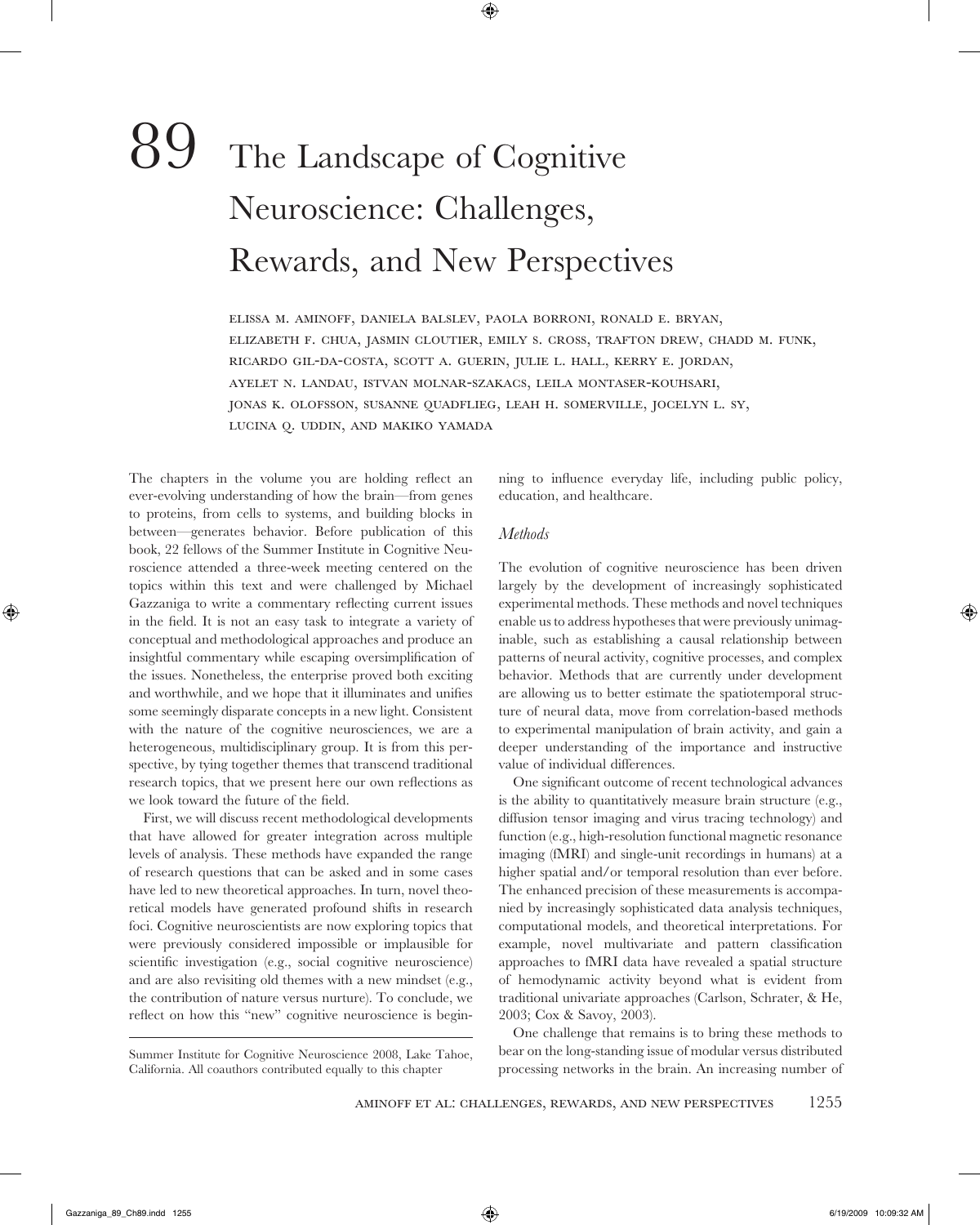multivariate analysis techniques enable us to describe brain activity on a network level, including independent and principal component analyses, dynamic causal modeling, and multivoxel pattern analysis. Such methods allow us to test existing theoretical ideas but also reveal new issues that were previously not accessible to scientific measurement. For example, pattern classification techniques have reframed the issue of object processing in the ventral temporal cortex from *where* an object is represented to *how* patterns of brain activity represent information (Norman, Polyn, Detre, Haxby, 2006). We anticipate further methodological advances, as increased resolution reveals new scales of organization of the human brain.

A key objective of any scientific investigation is to uncover causal structure. Continuing advances in functional brain imaging enable neuroscientists to infer functionalanatomical correlates from patterns of blood flow during task performance, but these methods are limited to uncovering correlational links, not causal ones. Historically, the ability to draw conclusions regarding the necessity of a brain structure to perform a particular cognitive operation has been limited to lesion studies in animals and the rare occurrence of focal lesions in humans due to brain insults or surgery. In recent years, new methodological techniques such as transcranial magnetic stimulation (TMS) have enabled the noninvasive manipulation of cortical activity in healthy individuals (chapter 9 in this volume). Additionally, in neurosurgical settings, researchers are increasingly using electrical microstimulation to directly activate a particular population of neurons and study its behavioral outcomes, as well as changes in the neurophysiology locally (around the electrode) and in other parts of the brain that are connected to the stimulated region, (e.g., Kawasaki & Sheinberg, 2008; Houweling & Brecht, 2008). On a different scale, gene knockout manipulations in mice reveal remarkable insights into the genetic basis of cognition and behavior (e.g., Hung et al., 2008; Gunnerson et al., 2007). For example, Hung and colleagues found enhanced performance in spatial learning but impaired long-term retention in Shank1 knockout mice, suggesting an important and complex role for the Shank family of proteins in normal cognitive development. Another approach using neuropharmacological methods has led to exciting new data that point to a link between serotonin levels in the brain and interpersonal trust among human participants (Crockett, Clark, Tabibnia, Lieberman, & Robbins, 2008). As we continue to work toward the refinement of this diverse toolbox of experimental approaches, we are hopeful that they will help to further elucidate the causal links between brain function, structure, and behavior.

An emerging trend in cognitive neuroscience methodology is the study of how individual differences contribute to our understanding of the human brain. Psychologists and

### 1256 PERSPECTIVES

neuroscientists have conventionally relied on aggregating data across a sample of subjects to draw conclusions about how the "average" or prototypical brain might function. In reality, individual differences abound in the dynamic interplay between environment, genes, behavior, anatomy, and topographic patterns of brain activity. These differences offer a vast and scarcely explored source of clues about the nature of the mind and brain. To this end, new methods in correlating environmental and genetic variation with neural data offer exciting new possibilities in understanding how genes and the environment interact to produce a unique brain (see chapters ••, 50, and 64 in this volume). Accounting for interindividual variance not only may give us a more ecologically valid way of looking at cognition, but also may provide important insights into more general, overarching processes that underlie different types of cognition across individuals and perhaps even species. Perplexing as it might seem, understanding universal neural architecture that creates the human condition could rely on first recognizing the complex processes that make each of us unique.

#### *Theory*

As reflected in the evolution of the topics addressed in *The Cognitive Neurosciences* volumes that have been published over the past 20 years, there have been major advances in how we conceptualize mind, brain, and body interactions. New methods described above have also led to groundbreaking findings related to genetics and synaptic physiology and to the functions and connectivity underlying complex neural networks. One way to better understand the complexity of the brain has been to further integrate levels of analyses, research perspectives, and conceptual approaches.

For example, genes and experience are no longer considered to be polar opposite factors of influence but are instead viewed as dynamically interacting. The emergent view is that genes serve as scaffolding for the ways in which experience can change brain organization and subsequent behavior. Our innate genetic blueprint determines the development of the human brain continuously throughout the life span at various neural levels (e.g., directing cellular organization, pruning, myelination, molecular structures, cortical maturation, and connectivity), laying the biological foundation for behavioral functionality. For example, various genes have been implicated in anomalous maturation of neural systems and developmental disorders (e.g., FOXP2, among other genes in developmental dyslexia) (Ramus, 2006) and have been linked to the presence of specific psychiatric conditions (e.g., abnormal pruning in schizophrenia and autism) (McGlashan & Hoffman, 2000; Boylan, Blue, & Hohmann, 2007). As our knowledge of gene-environment interactions advances, it becomes ever more evident that while specific genotypes are associated with the phenotypic expression of

⊕

1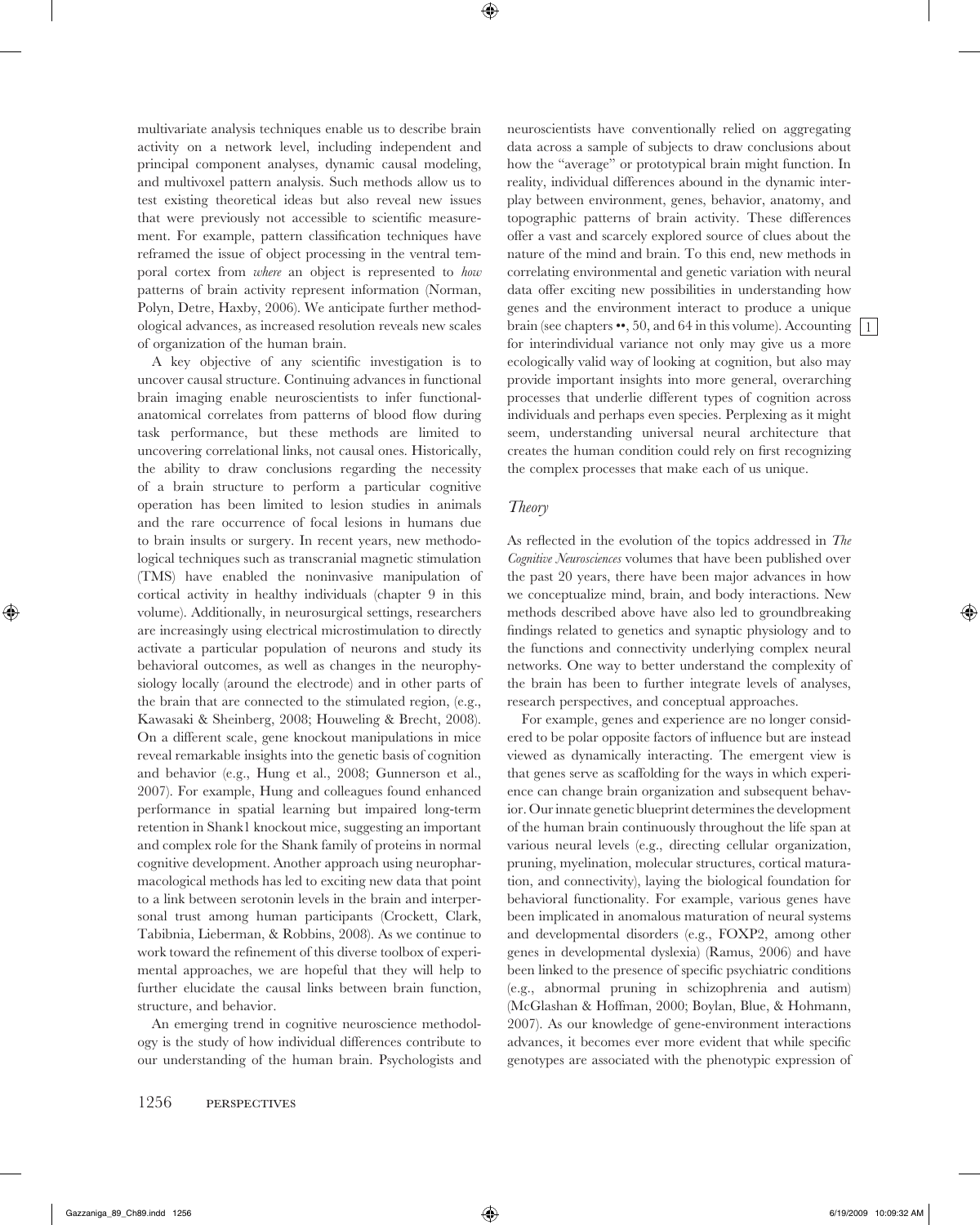certain behaviors, environmental factors are also required for the expression of particular genotypes.

An increasingly sophisticated understanding of these gene-environment interactions is one realm in which the concept of dynamic interplays has borne fruitful insights. One can also observe this dynamic interplay at the level of the brain, which is an ever-changing functional system regulated by adaptive feedback mechanisms. Recent experiments have explored the boundaries of this functional flexibility by looking at primary sensory areas, for which the functional architecture was previously thought to be hard-wired. Specifically, Sur and colleagues have shown that if visual input in the ferret is experimentally rewired during development to auditory cortex, there is an emergence of orientation tuning columns in those auditory areas (Majewska & Sur, 2006), an elegant demonstration that the experiential input to primary sensory areas can dramatically alter functional organization.

However, although the input to a brain area has a powerful ability to remodel cortical structure and function, it must act in concert with the scaffolding laid down by genes. Thus while the rewired auditory cortex shares a similar structure with V1, its orientation map was found not to be as regular and precise, showing that while the brain has the capacity for remarkable plasticity, future research will have to delineate the boundaries of this adaptive function.

At a higher level of cognitive operations, adaptive feedback mechanisms have profound influences on brainbehavior relations. This flexibility is essential to keep up with our ever-changing social environments through the adaptive implementation of appropriate behavioral responses. Accordingly, current research emphasizes the role of topdown control over the selection of information relevant to our behavioral goals. These top-down factors are now believed to modulate cognitive processes at many levels. The influence of top-down control can be illustrated by the activity of sensory neurons, which are modulated by task goals. For example, the neural response of early visual cortices has been shown to be upregulated prior to the onset of attentional cues (Hopfinger, Buonocore, & Mangun, 2000; Giesbrecht, Woldorff, Song, & Mangun, 2003). Top-down modulation has also been shown to prepare sensory areas for upcoming stimuli by filtering out, or suppressing, the processing of unnecessary information and enhancing the processing of relevant features as far downstream as the lateral geniculate nucleus within the visual system (O'Connor, Fukui, Pinsk, & Kastner, 2002). This act of filtering information not only has important implications in the sensory processing of a stimulus, but also can have a strong impact on how we remember a past event. For example, if an emotional event is depicted within a broader spatial context, our attention is focused on the emotional content, leading recognition memory for the background information to suffer (Kensinger, Piguet, Krendl, & Corkin, 2005).

Top-down and attentional influences have been shown to affect not only systemwide neural activity, but also the precise timing of neural firing patterns within local populations of neurons. For example, increased attention enhances local gamma band synchrony or temporally coincident firing within a population of neurons in the motor system, which, in turn, upregulates the signal output from that region, thereby increasing the speed of behavioral responding (Fries, Womelsdorf, Oostenveld, & Desimone, 2008). These findings demonstrating the flexibility of brain and behavior relationships are a product of integrating different levels of analysis, from genetic expression to neurophysiology to functional organization to manifestations in behavior.

Given the recent trend toward integration of various levels of analysis, there is an emergent move to study neural activity in networks—both local and global—as well as systems across the whole brain. Let's consider an example: Brain regions involved in processing different features of an object (e.g., color, shape, motion trajectories) are reactivated when retrieving visual detail about the object from memory (Martin, 2007). This demonstrates that information about objects is represented via a distributed network in the brain, and various processes related to using such information rely on this distributed network. To fully account for such effects, cognitive processes and their underlying neuronal mechanisms must be analyzed on a global scale. Specifically, traditional neuroimaging studies have focused on the "subtraction paradigm," in which functional localization is inferred from the brain's response to a particular cognitive task. A shift from localization to understanding large-scale network interactions parallels the emergence of the idea that one can achieve a greater understanding of neural processes by examining dynamic interactions between brain regions. Increasing interest in this network approach is reflected in the growing popularity of integrating multiple neuroimaging techniques in order to understand the structural and spatial (fMRI and diffusion tensor imaging), functional (fMRI, TMS, lesion, and event-related potential (ERP)), and temporal (electroencephalography and ERP) aspects of neural processes.

Another new approach is to study large-scale networks by examining spontaneous, task-independent fluctuations in blood oxygen level dependent (BOLD) signal that can reveal the intrinsic functional architecture of the brain. The first studies by Raichle and colleagues (2001) using positron emission tomography and later fMRI highlighted the fact that spontaneous neuronal activity accounts for the majority of the brain's energy metabolism. In the last several years, the number of studies using the recently developed method of resting-state functional connectivity, which examines temporal correlations between discrete brain regions, has increased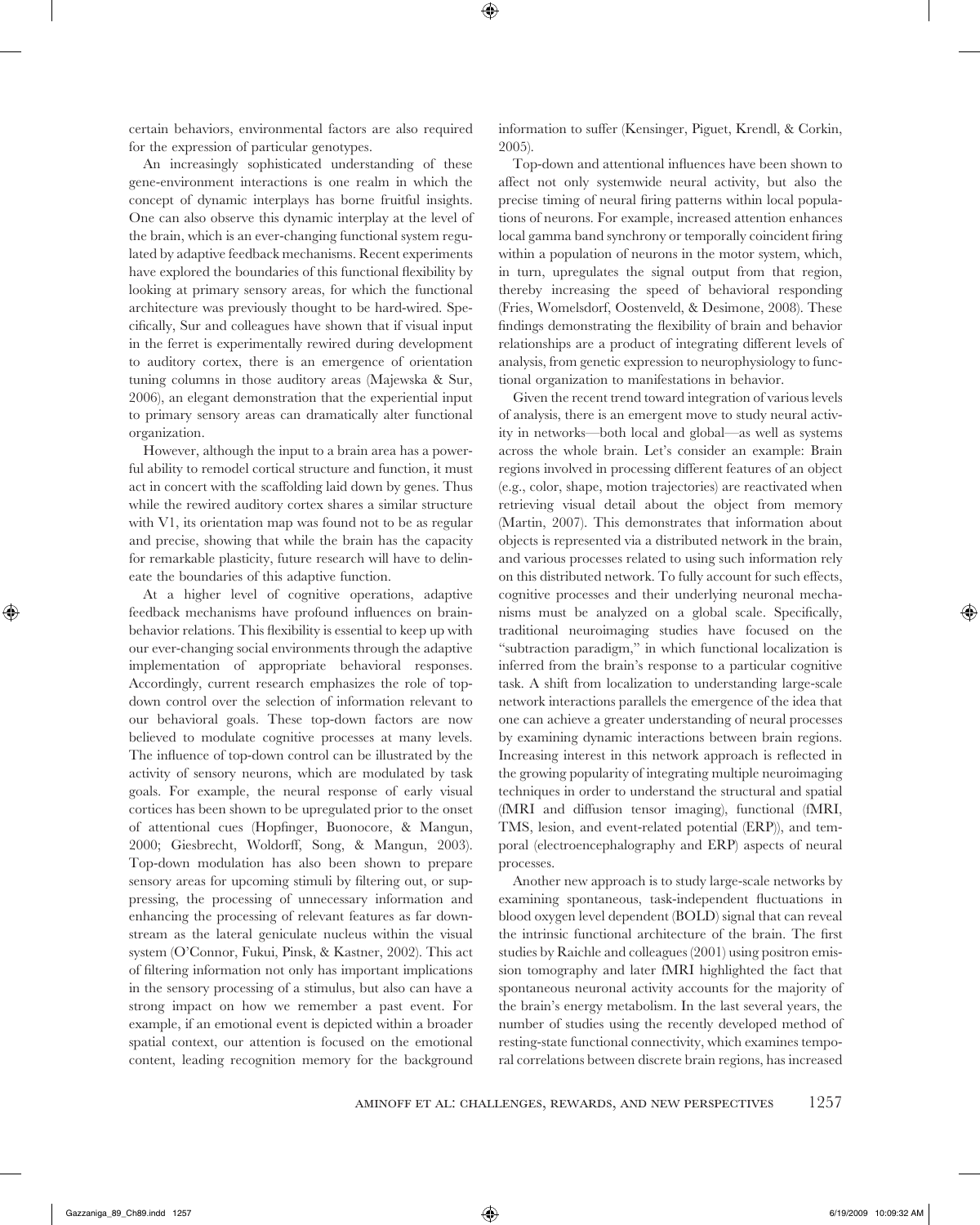exponentially. While the exact nature and function of socalled resting-state networks and their relationship with anatomical connectivity remain to be elucidated, the field has already progressed to the point at which it is clear that resting-state functional connectivity measures show meaningful correlations with behavioral measures and can be used to understand aberrant cortical connectivity in different clinical populations (Castellanos et al., 2008). Furthermore, this focus on the resting state not only enables analysis of multiple neural networks, but also could have important implications cutting across various fields of cognition. Thus we see the recent emphasis on examination of spontaneous brain activity as an important theoretical advancement with the potential to open new avenues of research in the years to come.

Integration of different levels of analyses has also borne fruit in the fledgling field of social cognitive and affective neuroscience. These efforts have been in part facilitated by the convergence of perspectives (e.g., neuroscience, social psychology, economics) towards understanding higher-order functions of the human mind. As humans, we constantly reflect on ourselves and regulate our behaviors, thoughts, and emotions. Building on work in many areas of neuroscience (e.g., the study of the neural circuitry associated with various emotional experiences), advances have been made in identifying the role of brain areas involved with self-reflection and self-regulation, broadly defined. For example, recent work has started to reveal networks of brain areas that are recruited when we reflect about ourselves in the past, the present, and the future (Arzy, Molnar-Szakacs, & Blanke, 2008; Schacter, Addis, & Buckner, 2007). Another essential aspect of the human mind is our ability to navigate our rich and complex social environment. Indeed, networks of brains areas (i.e., medial prefrontal cortex, superior temporal sulcus, temporoparietal junction, fusiform, intraparietal sulcus, and amygdala) are now believed to be involved in the perception and understanding of others (i.e., their faces, actions, intention, and mental states) (Molnar-Szakacs & Arzy, 2009; Gobbini & Haxby, 2007; Mitchell, 2008). One conceptual breakthrough has been the idea that we use overlapping neural systems in representing our own knowledge, beliefs, intentions, and actions as we use to understand others. This "simulation" account finds empirical support in work by Rizzolatti and colleagues, who have shown that a special class of neurons located in frontal and parietal cortices in the macaque (e.g., "mirror neurons") respond to both executed and observed actions (Rizzolatti & Craighero 2004). Studies using neuroimaging techniques in humans have revealed a parallel frontoparietal mirror system that has been implicated in a variety of high-level cognitive and socioemotional processes that may rely, at least in part, on a simulation mechanism, including imitation and intention understanding (Iacoboni et al., 2005). These social cognitive and affective neuroscience approaches are already moving the field in the direction of bringing more ecological validity to the study of cognitive neuroscience, paralleling the social world in which we live.

#### *Integrating the cognitive neurosciences*

The common underlying question shared by the many lines of research collected in the chapters of this book can perhaps be summarized as "How does the human brain integrate multiple levels of neural responses—from molecules to neurons, to circuits—to produce adaptive behavior?" Immediately, a second-order question comes to mind: "How do *we* make sense of all the information that we have acquired about these systems in the past 100 years?" While reading the previous sections on the current theoretical and methodological advances in the field, three key themes seem to stand out with striking relevance: *time*, *context* and *integration*.

Although none of the themes is new per se, they reemerge in current research and shape the landscape of the field in new ways. The necessity for an integrated approach to the space-time dimensions has always been a fundamental framework in the study of cognitive neurosciences. Recently, in addition to the quest for localization of function, an increased emphasis is placed on describing the temporal unfolding of neural activity, such as elucidating neural networks sharing temporal synchrony.

As such, *time* can be seen as a defining element of change, a critical feature to both brain physiology and behavioral output. For example, change in molecular constitution and neural connectivity determines the acquisition of new functional properties during development, perception, learning, memory encoding and retrieval, attention, and every other cognitive activity that one might consider. From an ontogenetic perspective, the temporal unfolding of plasticity critically shapes the growing organism's cognitive machinery, from cellular mechanisms such as specialized neuronal growth and wiring to later developmental stages associated with higher cognitive functions such as language.

In a phylogenetic perspective, the timescale expands to include the historical record of progress toward understanding the biological bases of cognition. Thus the importance of the study of multiple biological models, with last common ancestors at different evolutionary times, has become increasingly recognized (for coverage of this topic, see Platek, Keenan, & Shackleford, 2006).

The consideration of *context* in current research emerges as an increasingly exciting dimension in cognitive neuroscience. It is now evident that the substrates of cognitive functions cannot be studied in isolation but that insight into their mechanisms and consequent outcomes can be gained only from the full contextual setting in which they develop and operate. From neuronal activity being strongly modulated

#### 1258 PERSPECTIVES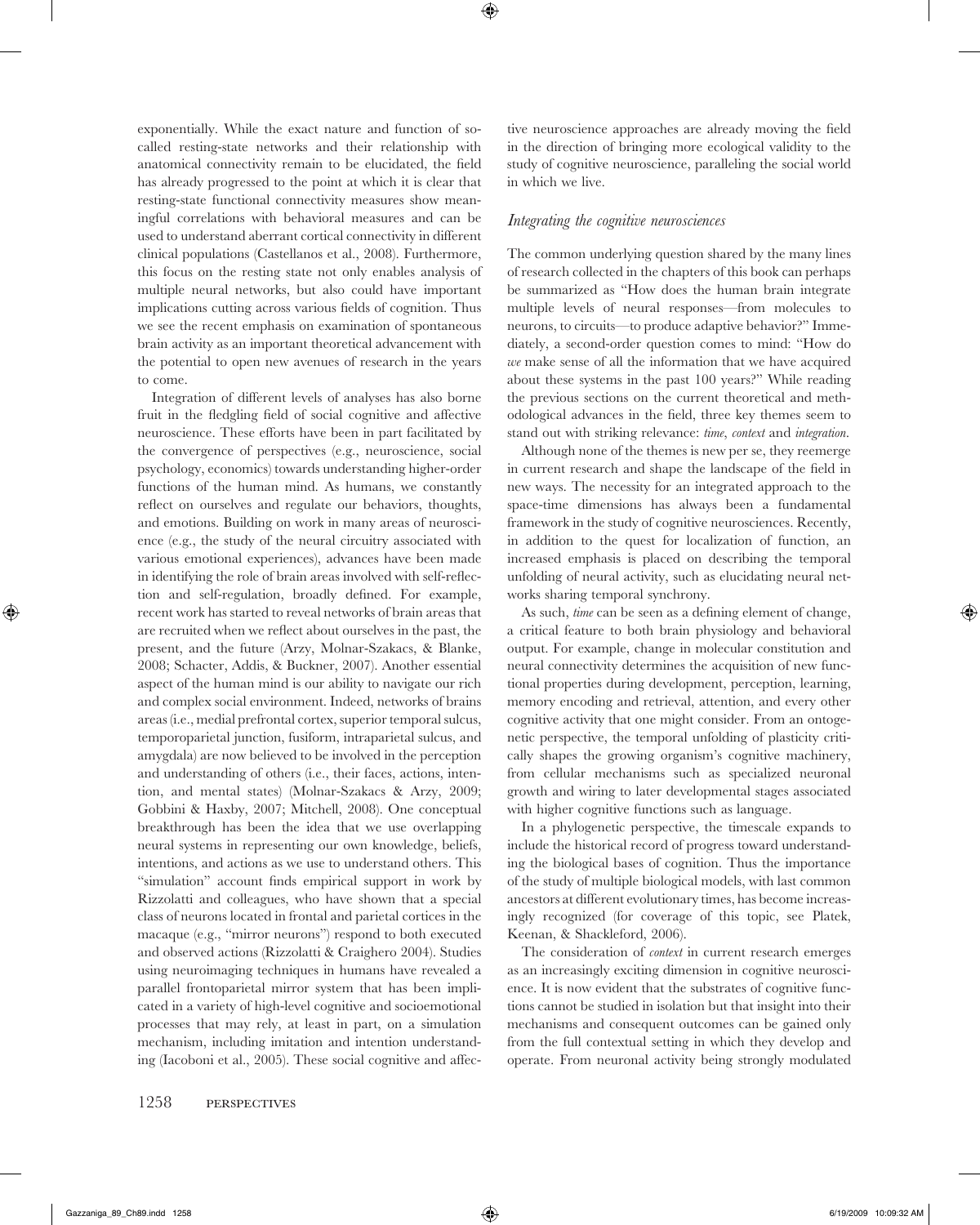by the extracellular surround and glial support to the environmental context influencing the processing of a given stimulus, context plays a critical role in driving and explaining neural activity. One can also consider context more broadly, such as the evolutionary forces that have shaped human and nonhuman primate brains and behavior, driven by ecological and environmental factors. From cellular to systems to social neurosciences, there is no scarcity of examples demonstrating the importance of context.

Finally, the pages of this book consistently remind us of the overwhelming importance of integration. We believe that now is an excellent time for integration at all levels! Critical to the advancement of the field is integration in many forms: of methods, of biological models, and of conceptual perspectives, all reflected in the integration of researchers with very different scientific backgrounds investigating the complexity of the multifaceted discipline of cognitive neuroscience.

Clearly, the advancement of cognitive neuroscience strongly relies on the integration of knowledge across perspectives and domains. The attempt to overcome these limits is already evident in the current use of multiple techniques and interdisciplinary approaches, as well as in the increasing number of multidisciplinary teams and research collaborations. An integrative approach is fundamental to the achievement of our common goal: understanding the multitude of complex neural systems at the core of the causal relationship between our brain and our behavior.

## *Cognitive neuroscience and society*

Over the past two decades, the field of cognitive neuroscience has developed at a frenetic pace. A new wave ofresearch has moved past basic work aimed at understanding brain function toward examining the neural underpinnings of issues that are critically important to humanity. This is admittedly a lofty goal, but cognitive neuroscience has already made important contributions across several spheres of society. In conclusion, we highlight two specific cases in which the study of the brain clarifies and enhances our understanding and social well-being: uncovering the etiology and treatment mechanisms of psychiatric illness and informing behavioral interventions to enhance classroom learning for at-risk young children. While illuminating some societal issues, applied cognitive neuroscience research has complicated others, such as giving rise to legal controversies by fueling debates within the criminal justice system regarding culpability for our actions given certain brain insults. Finally, the surge in applied work has also placed neuroscience research squarely in the public eye. We will conclude with a discussion of the heightened responsibility required of scientists to communicate their findings to the general public in an informative and accurate fashion.

Cognitive neuroscience research is making important contributions in a number of clinical domains, notably in our understanding of the etiology of psychiatric disorders such as depression. For example, brain research has led to the development of animal models that provide a unique window into the cellular and molecular mechanisms of this disorder (Fuchs & Fliugge, 2006; McArthur & Borsini, 2006). In humans, neuroimaging techniques in combination with genetic analyses have assisted in characterizing both the structural and functional profiles associated with affective disorders. For instance, the serotonin transporter gene linked polymorphic region (5-HTTLPR) has been identified as a predictor of vulnerability for affective disorders and exaggerated amygdala response to emotional stimuli, as observed by using fMRI techniques (Munafo, Brown, & Hariri, 2008, Hariri et al., 2002). Patterns of fMRI activity can also predict the probability of remission from clinical depression and potentially guide treatment choices. Canli and colleagues (2005) found that greater amygdala activation to emotional faces predicts subsequent symptom reduction in depressed patients, identifying a subgroup of individuals who are predicted to have poorer chances of spontaneous alleviation of depressed symptoms. Furthermore, a number of experiments suggest that repetitive TMS to certain cortical regions might actually exert clinically significant antidepressant effects. Several studies from the laboratory of Alvaro Pascual-Leone (e.g., Stern, Tormos, Press, Pearlman, & Pascual-Leone, 2007) found that repetitive stimulation of the left or right dorsolateral prefrontal cortex was associated with symptom reduction in individuals with recurrent unipolar depression when compared with sham stimulation. These lines of research provide exciting evidence and hope that cognitive neuroscience will inform the prevention, diagnosis, and treatment of severe and disabling conditions of the brain and mind.

Advances in the fields of cognition and neuroscience also shed light on our understanding of brain processes such as learning and memory, which are critical to educational practices. Recent research topics include visual perception benefits accrued from playing complex video games (Green & Bavelier, 2003), focused attention on interventions for both children and parents, reading interventions during the development of language perception, and possible neural correlates of women's underperformance in math (e.g., Stevens and Neville, 2008; Varma, Mc Candliss, & Schwartz, 2008). Well suited to integrating the once disparate disciplines of neuroscience and education, cognitive neuroscience is even elucidating neural algorithms for specific scholastic subject areas. For example, in the domain of mathematics, this approach has begun to identify the brain bases of numerical thinking. Behavioral and neuroimaging results suggest that children and adults share a "number sense," that is, a system for representing approximate numerical magnitude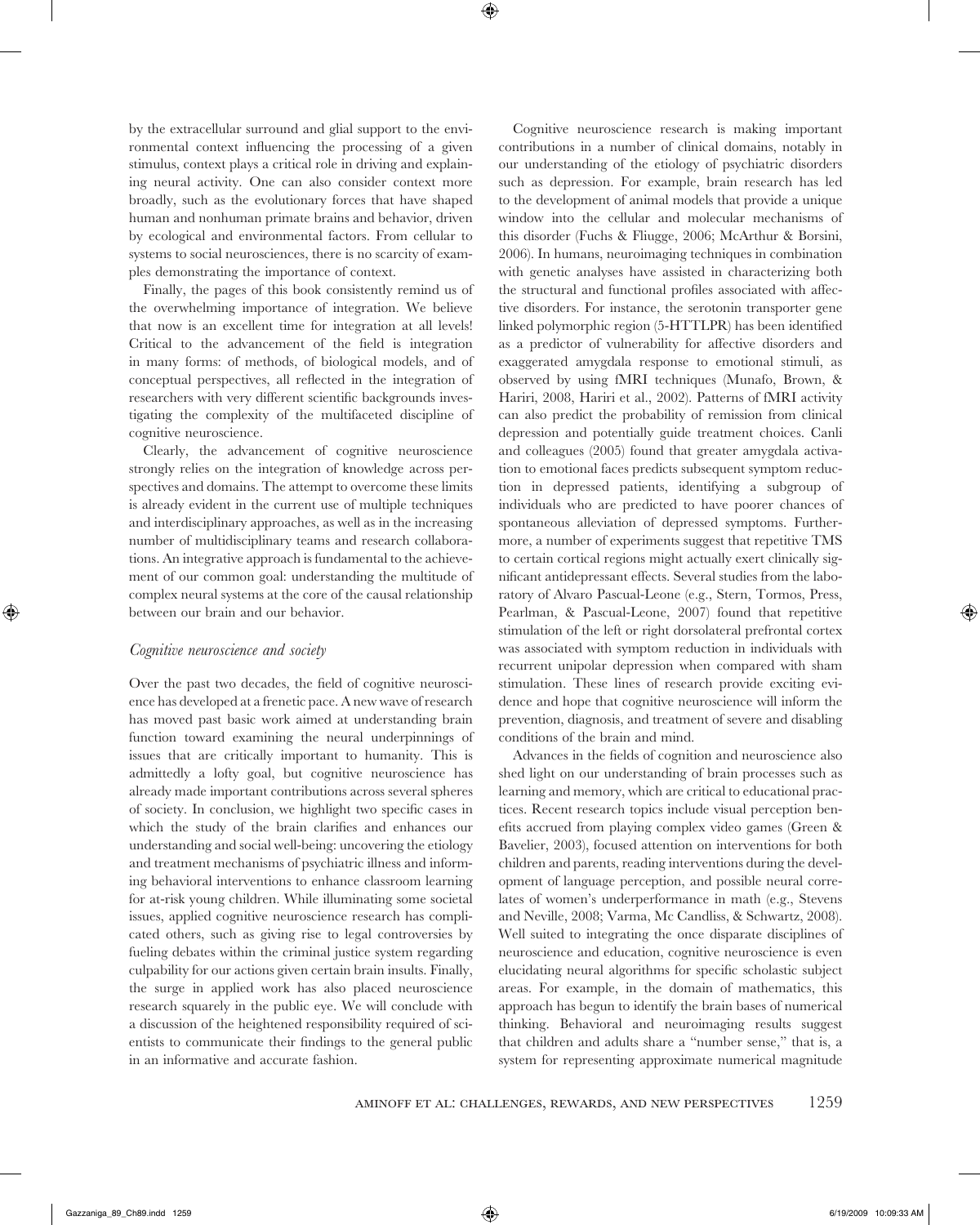(Dehaene, Spelke, Pinel, Stanescu, & Tsivkin, 1999; Jordan & Brannon, 2006). It has recently been found that this neural system is compromised in the approximately 5% of children who have developmental dyscalculia, a specific mathematical learning disability (Price, Holloway, Vesterinen, Rasanen, & Ansari, 2007).

Such neuroscientific findings encourage very early interventions to target deficits, even before children enter elementary grades. One such recent behavioral intervention is to play linear number board games akin to Chutes and Ladders, which was shown to boost numerical magnitude understanding in preschoolers who were at risk for later falling behind in mathematics (Ramani & Siegler, 2008). This approach is one example of how cognitive neuroscience is helping in the field of education by translating neuroscientific findings into cognitive interventions that can effectively be implemented at an early age.

Another interesting implication of cognitive neuroscience is its intersection with the law (Gazzaniga, 2005). In a famous court case in 1982, John Hinckley, Jr., who had attempted to assassinate President Ronald Reagan, submitted CT scans indicating cortical atrophy in an attempt to gain a verdict of not guilty due to insanity. In a controversial decision, Hinckley's defense ultimately succeeded (*U.S. v. Hinckley* 1982). Since this historical case, evidence based in cognitive neuroscience, albeit remaining highly controversial, has played an increasingly important role in the criminal justice system. For example, fMRI-based lie detection tests have become a part of legal proceedings (Kozel et al., 2005; Gamer, Bauermannn, Stoeter, & Vossel, 2007), although empirical evidence for their reliability is still in question. While providing an illuminating example of the integration of cognitive neuroscience and the law, it is important to ensure that such progress does not compromise justice (Poldrack, 2008). Most important, the legal concept of responsibility should not be weakened by an endless flood of legal defenses attempting to reduce culpability on the basis of subtle neural defects (Gazzaniga, 2005).

Another concern centers on the issue of privacy (Tovino, 2007). Neuroimaging methods allow us to extract healthrelated information based on patterns of neural activity and brain structure. For instance, we currently have the ability to predict cognitive decline (Small et al., 2008) and risk for psychiatric illness (Phillips & Vieta, 2007) on the basis of the detection of biomarkers using neuroimaging. It is likely that the use of fMRI in the private sector will only increase in the coming years. Laws to regulate the use of private healthrelated information and to protect the privacy of individuals will have to be enacted.

These are only a few of the ethical challenges faced by those whose job it is to update societal institutions and policies with the knowledge gained from cognitive neuroscience. The newly emerging field of neuroethics should play a vital role in protecting society from the detrimental effects or imprecise applications of neuroscience and must thoroughly address the difficult ethical dilemmas that arise.

To encourage public dialogue and awareness of the philosophical, ethical, and practical implications of neuroscientific research, U.S. president George H. W. Bush declared the 1990s to be the Decade of the Brain. Whether it was this proactive step on the part of the American government or the rapid and prolific development of the field of cognitive neuroscience, public interest in the brain has exploded. In the entire decade between 1980 and 1990, a mere 100 books were published related to cognitive neuroscience; this number increased tenfold during the Decade of the Brain to more than 1000 books. Since the year 2000, this figure has multiplied to over 4000 volumes on cognitive neuroscience in print (as determined by a keyword search of "cognitive neuroscience" on www.amazon.com in June 2008). Many of these books were written for a lay audience and have become mass market paperbacks reaching a public that is fascinated by the brain—and rightfully so. Cognitive neuroscience has the potential to explain the neural processes underlying consciousness, free will, morality, sexuality, emotion—all of those seemingly ineffable qualities that set us humans apart from other animals. As a result, many new research findings have implications that reach far beyond the relatively small cognitive neuroscience research community. The unique position of cognitive neuroscience of being a rather public science cannot be taken lightly, as we have the potential to profoundly alter and reshape the perception of the human condition in the public eye.

The pressure to present complex empirical data and theories so that they are accessible to nonexperts has sometimes led to excessive reductionism in the popular media. Catchy headlines such as "Nose cells may help paralyzed to walk again," "This is your brain on politics," and "'God spot' researchers see the light in MRI study" attempt to generate interest in readers but provide inaccurate "just-so" explanations of brain function. Admittedly, it is difficult to balance the goal of providing straightforward answers to difficult questions with effective communication to a broad audience, even for those of us in the field. Consequently, we as researchers must work together with journalists, writers, and reporters in the media to recognize and embrace our responsibility to help experts, as well as nonexperts, understand and appreciate the pluralism of our data and of the human mind. Cognitive neuroscience is an evolving discipline, and that is what makes it so exciting, but it also means that insights are sometimes fragmentary, methods suffer from shortcomings, and theories are often conflicting. Accurately representing and communicating these complexities will allow the public to see the passion but also the tireless effort of cognitive neuroscientists. We should therefore be eager to invite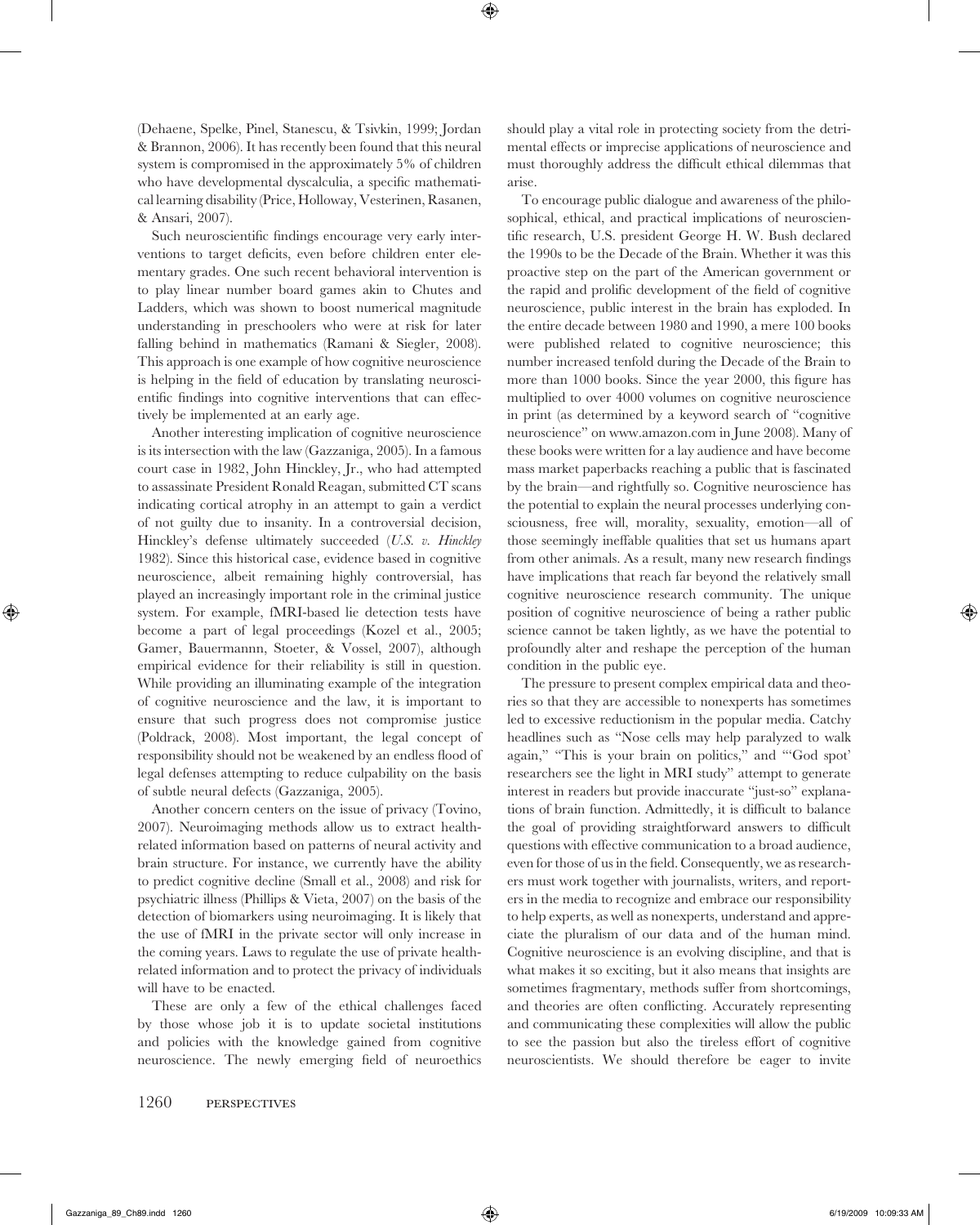society on this exciting journey toward a deeper understanding of how the human brain creates a mind that has the potential to fall ill, to forget, or to lose sense but also to reason, to empathize, to dream, and to love.

#### **REFERENCES**

- Arzy, S., Molnar-Szakacs, I., & Blanke, O. (2008) Remembering the future, predicting the past: a neuroimaging study of mental time travel. *J. Neurosci.*, *28*(25), 6502–6507.
- BOYLAN, C. B., BLUE, M. E., & HOHMANN, C. F. (2007). Modeling early cortical serotonergic deficits in autism. *Behav. Brain Res.*, *176*(1), 94–108.
- Canli, T., Cooney, R. E., Goldin, P., Shah, M., Sivers, H., Thomason, M. E., et al. (2005). Amygdala reactivity to emotional faces predicts improvement in major depression*. NeuroReport*, *16*(12), 1267–1270.
- Carlson, T. A., Schrater, P., & He, S. (2003). Patterns of activity in the categorical representations of objects. *J Cogn. Neurosci*, *15*(5), 704–717.
- Castellanos, F. X., Margulies, D. S., Kelly, C., Uddin, L. Q., Ghaffari, M., Kirsh, A., et al. (2008). Cingulate-precuneus interactions: A new locus of dysfunction in adult attention deficit/hyperactivity disorder. *Biol. Psychiatry*, *63*(3), 332–337.
- Cox, D. D., & Savoy, R. L. (2003). Functional magnetic resonance imaging (fMRI) "brain reading": Detecting and classifying distributed patterns of fMRI activity in human visual cortex. *NeuroImage*, *19*(2, Pt 1), 261–270.
- Crockett, M. J., Clark, L., Tabibnia, G., Lieberman, M. D., & ROBBINS, T. W. (2008). Serotonin modulates behavioral reactions to unfairness. *Science*, *320*(5884), 1739.
- Dehaene, S., Spelke, E., Pinel, P., Stanescu, R., & Tsivkin, S. (1999). Sources of mathematical thinking: Behavioral and brainimaging evidence. *Science*, *284*, 970–974.
- Fries, P., Womelsdorf, T., Oostenveld, R., & Desimone, R. (2008). The effects of visual stimulation and selective visual attention on rhythmic neuronal syncronization in macaque area V4. *J. Neurosci.*, *28*(18), 4823–4835.
- Fuchs, E., & Fliugge, G. (2006). Experimental animal models for the simulation of depression and anxiety. *Dialogues Clin. Neurosci.*, *8*(3), 323–333.
- Gamer, M., Bauermann, T., Stoeter, P., & Vossel, G. (2007). Covariations among fMRI, skin conductance, and behavioral data during processing of concealed information. *Hum. Brain Mapp*., *28*(12), 1287–1301.
- Gazzaniga, M. S. (2005). *The ethical brain*. New York: Dana Press.
- Giesbrecht, B., Woldorff, M. G., Song, A. W., & Mangun, G. R. (2003). Neural mechanisms of top-down control during spatial and feature attention. *NeuroImage*, *19*, 496–512.
- GOBBINI, M. I., & HAXBY, J. V. (2007). Neural systems for recognition of visually familiar faces. *Neuropsychologia*, *45*(1), 32–41.
- Green, C. S., & Bavelier, D. (2003). Action video games modify visual attention. *Nature*, *423*(6939), 534–537.
- Gunnersen, J. M., Kim, M. H., Fuller, S. J., De Silva, M., BRITTO, J. M., HAMMOND, V. E., et al. (2007). Sez-6 proteins affect dendritic arborization patterns and excitability of cortical pyramidal neurons. *Neuron*, *56*(4), 621–639.
- Hariri, A. R., Mattay, V. S., Tessitore, A., Kolachana, B., Fera, F., Goldman, D., Egan, M. F., & Weinberger, D. R. (2002). Serotonin transporter genetic variation and the response of the human amygdala. *Science*, *297*(5580), 400–403.

Hopfinger, J. B., Buonocore, M. H., & Mangun, G. R. (2000). The neural mechanisms of top-down attentional control. *Nat. Neurosci*., *3*, 284–289.

⊕

- HOUWELING, A. R., & BRECHT, M. (2008). Behavioural report of single neuron stimulation in somatosensory cortex. *Nature*, *451*(7174), 65–68.
- Hung, A. Y., Futai, K., Sala, C., Valtschanoff, J. G., Ryu, J., Woodworth, M. A., et al. (2008). Smaller dendritic spines, weaker synaptic transmission, but enhanced spatial learning in mice lacking Shank1. *J. Neurosci.*, *28*(7), 1697–1708.
- Iacoboni, M., Molnar-Szakacs, I., Gallese, V., Buccino, G., MAZZIOTTA, J. C., & RIZZOLATTI, G. (2005). Grasping the intentions of others with one's own mirror neuron system. *Publ. Library Sci. Biol.*, *3*(3), 529–535.
- JORDAN, K., & BRANNON, E. (2006). The multisensory representation of number in infancy. *Proc. Natl. Acad. Sci.*, *103*, 3486– 3490.
- KAWASAKI, K., & SHEINBERG, D. L. (2008). Learning to recognize visual objects with microstimulation in inferior temporal cortex. *J. Neurophysiol.*, *100*(1), 197–211.
- Kensinger, E. A., Piguet, O., Krendl, A. C., & Corkin, S. (2005). Memory for contextual details: Effects of emotion and aging. *Psychol. Aging*, *20*(2), 241–250.
- Kozel, F., Johnson, K., Mu, Q., Grenesko, E., Laken, S., & GEORGE, M. (2005). Detecting deception using functional magnetic resonance imaging. *Biol. Psychiatry*, *58*(8), 605–613.
- Majewska, A., & Sur, M. (2006). Plasticity and specificity of cortical processing networks. *Trends Neurosci.*, *29*, 323–329.
- Martin, A. (2007). The representation of object concepts in the brain. *Annu. Rev. Psychol.*, *58*, 25–45.
- McArthur, R., & Borsini, F. (2006). Animal models of depression in drug discovery: A historical perspective. *Pharmacol. Biochem. Behav.*, *84*(3), 436–452.
- McGlashan, T. H., & Hoffman, R. E. (2000). Schizophrenia as a disorder of developmentally reduced synaptic connectivity. *Arch. Gen. Psychiatry*, *57*(7), 637–648.
- MITCHELL, J. P. (2008). Contributions of functional neuroimaging to the study of social cognition. *Curr. Dir. Psychol. Sci.*, *17*, 142– 146.
- Molnar-Szakcs, I., & Arzy, S. (2009). Searching for an integrated self-representation. *Commun. Integr. Biol*., *2*(4), 1–3.
- Munafo, M. R., Brown, S. M., & Hariri, A. R. (2008). Serotonin transporter (5-HTTLPR) genotype and amygdala activation: A meta-analysis. *Biol. Psychiatry*, *63*(9), 852–857.
- Norman, K. A., Polyn, S. M., Detre, G. J., & Haxby, J. V. (2006). Beyond mind-reading: Multi-voxel pattern analysis of fMRI data. *Trends Cogn. Sci.*, *10*(9), 424–430.
- O'Connor, D. H., Fukui, M. M., Pinsk, M. A., & Kastner, S. (2002). Attentional modulates responses in the human lateral geniculate nucleus. *Nat. Neurosci.*, *5*(11), 1203–1209.
- PHILLIPS, M. L., & VIETA, E. (2007). Identifying functional neuroimaging biomarkers of bipolar disorder: Toward *DSM-V. Schizophr. Bull*., *33*(4), 893–904.
- Platek, S. M., Keenan, J. P., & Shackelford, T. K. (2006). *Evolutionary cognitive neuroscience.* Cambridge, MA: MIT Press.
- POLDRACK, R.A. (2008). The role of fMRI in cognitive neuroscience: Where do we stand? *Curr. Opin. Neurobiol., 18*(2), 223–227.
- Price, G. R., Holloway, I., Vesterinen, N., Rasanen, P., & Ansari, D. (2007). Impaired parietal magnitude processing in developmental dyscalculia. *Curr. Biol.*, *17*, R1023–R1024.
- Raichle, M. E., MacLeod, A. M., Snyder, A. Z., Powers, W. J., Gusnard, D. A., & Shulman, G. L. (2001). A default mode of brain function. *Proc. Natl. Acad. Sci. USA*, *98*(2), 676–682.

AMINOFF ET AL: CHALLENGES, REWARDS, AND NEW PERSPECTIVES  $1261$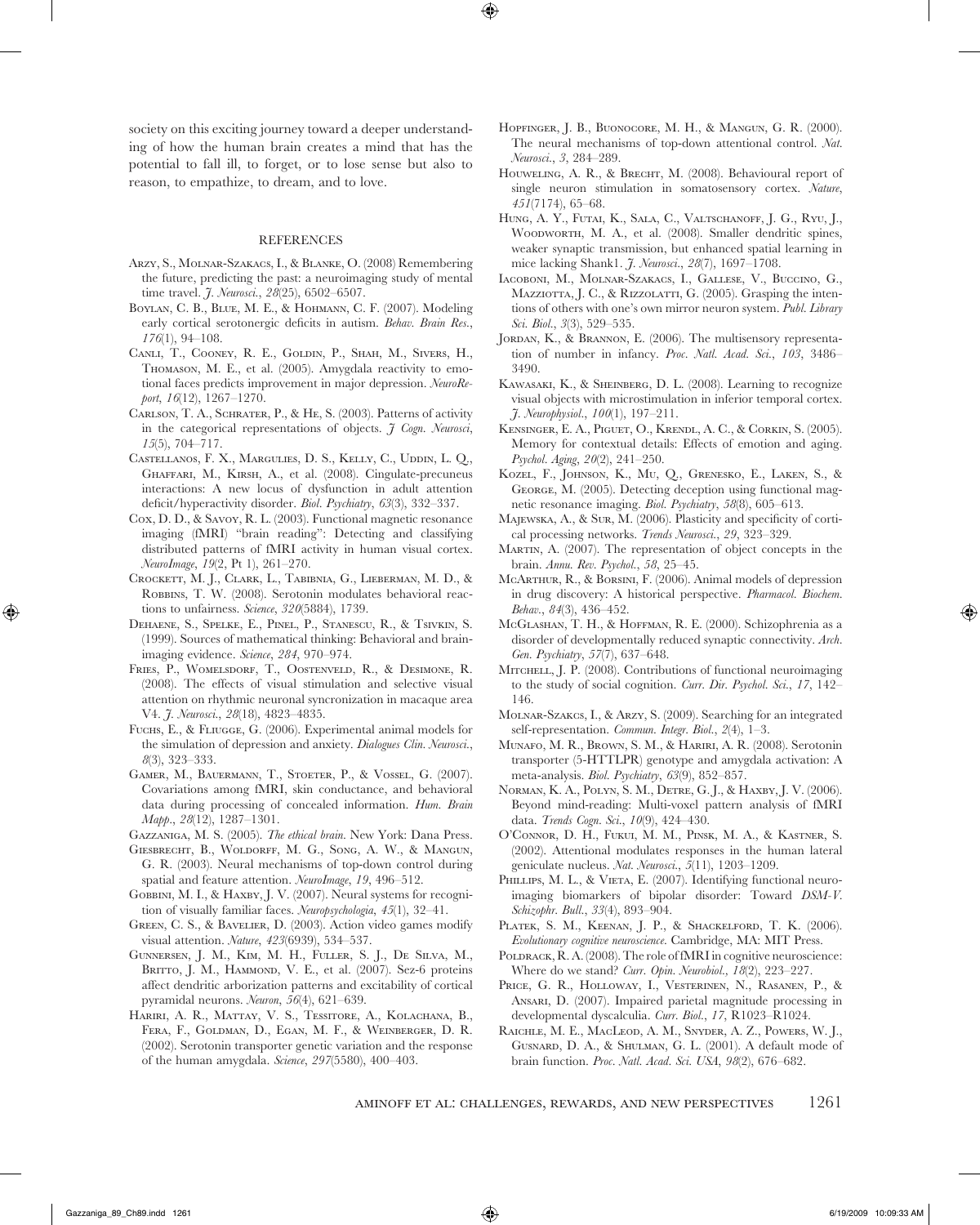Ramani, G. B., & Siegler, R. S. (2008). Promoting broad and stable improvements in low-income children's numerical knowledge through playing number board games. *Child Dev.*, *79*, 375–394.

 $\bigoplus$ 

- Ramus, F. (2006). Genes, brain, and cognition: A roadmap for the cognitive scientist. *Cognition*, *101*(2), 247–269.
- RIZZOLATTI, G., & CRAIGHERO, L. (2004). The mirror-neuron system. *Annu. Rev. Neurosci.*, *27*, 169–192.
- Schacter, D. L., Addis, D. R., & Buckner, R. L. (2007). Remembering the past to imagine the future: The prospective brain. *Nat. Rev. Neurosci.*, *8*(9), 657–661.
- Small, G. W., Bookheimer, S. Y., Thompson, P. M., Cole, G. M., Huang. S.-C., Kepe, V., & Barrio, J. R. (2008). Current and future uses of neuroimaging for cognitively impaired patients. *Lancet Neurol*., *7*(2), 161–172.
- Stern, W. M., Tormos, J. M., Press, D. Z., Pearlman, C., & PASCUAL-LEONE, A. (2007). Antidepressant effects of high and low frequency repetitive transcranial magnetic stimulation to the dorsolateral prefrontal cortex: A double-blind, randomized, placebo-controlled trial. *J. Neuropsychiatry Clin. Neurosci.*, *19*(2), 179–186.
- Stevens, C., & Neville, H. (2008). *Experience shapes human brain development and function: A framework for planning interventions for children at-risk for school failure*. Paper presented at AAAS meeting, Boston, MA.
- Tovino, S. A. (2007). Functional neuroimaging and the law: Trends and directions for future scholarship. *Am. J. Bioeth*., *7*, 44–56.
- Varma, S., McCandliss, B. D., & Schwartz, D. L. (2008). Scientific and pragmatic challenges for bridging education and neuroscience. *Educ. Res.*, *37*, 140–152.

1262 PERSPECTIVES

 $\bigoplus$